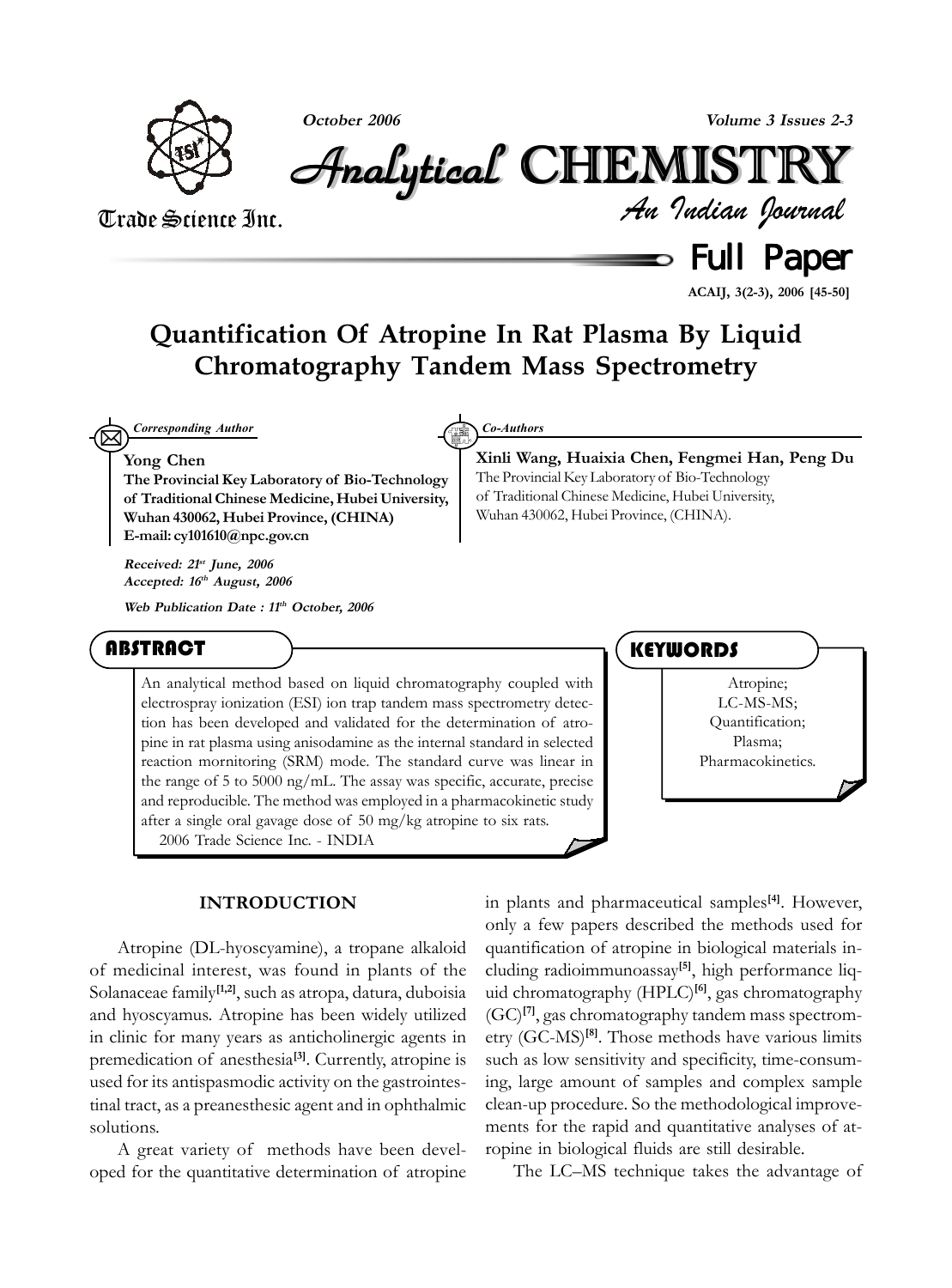# Full Paper

the efficient separability of LC and the high selectivity and sensitivity of MS/MS and become one of the powerful analytical tools nowadays. Here a more simply, rapid and sensitive LC–MS method with electrospray ionization (ESI) was presented to determine atropine in rat plasma using one-step protein precipitation, compared with the existing methods. It was successfully applied to a pharmacokinetic study after an oral administration of atropine to six rats.

#### **EXPERIMENTAL**

#### **Chemicals**

Atropine was purchased from Sigma (St. Louis, MO, USA). Anisodamine hydrobromine was purcha sed from National Institute for the control of pharm aceutical and biological product (P.R.China). Methanol was of HPLC grade (Fisher Chemical Co., Inc, CA, USA); water was deionized and double distilled; ammonium acetate, formic acid and all other reagents were of analytical reagent grade.

#### **Instrumentation**

A LCQ Duo quadrupole ion trap mass spectrometer (ThermoFinnigan, Corp, San Jose, USA) equi pped with a modern TSP4000 HPLC pump and a TSP AS3000 autosampler were used for LC-MS-MS analysis in positive ion detection mode. Data acquisition was performed with Xcalibur version 1.2 software (Finnigan). A Laboratory refrigerated centrifuge (2K15C, Sigma, USA) was used to centrifuge extracted plasma samples.

#### **LC-MS-MS analysis**

The MS/MS analyses were performed under automatic gain control conditions, using a typical source spray voltage of 4.5 kV, a capillary voltage of 13V and a heated capillary temperature of 175°C. Nitrogen was used as the sheath gas (40 arbitrary units), the CID energy was 30%. The other parameters, including the voltages of octapole offset and tube lens offset, were also optimised for maximum abundance of the ions of interest by the automatic tune procedure of the instrument.

The chromatographic separation was performed

◯

#### *An Indian Journal*  $A$ nalytical  $\,$  <code>CHEMISTRY</code>

on a reversed-phase column (ZORBAX Eclipse XDB-C18,  $2.1 \times 150$  mm I.D., particle size 5  $\mu$ m, Agilent), which was connected with a guard column (cartridge 4.6×12.5 mm, 5µm Agilent). The mobile phase was consisted of methanol and 2 mmol/l ammonium acetate solution (adjusted pH to 3.5 with formic acid) (70:30,  $v/v$ ), which was eluted at a flow rate of 0.2 ml/min. The temperature of the column was set at 40°C .

#### **Data acquisition and analysis**

Data acquisition and analysis were performed using the Xcalibr 1.2 software (Finnigan, San Jose, CA, USA). Post-acquisition quantitative analyses were performed using LCQuan software (Finnigan, San Jose, CA, USA). The calibration curves were constructed from the peak area ratios of each analyte to the IS versus plasma concentrations using a  $1/x^2$ weighted linear least-squares regression model. Concentrations of each analyte in quality control samples (QCs) or unknown samples were subsequently interpolated from these calibration curves.

### **Preparation of calibration standards and quality control (QC) samples**

The stock solution of atropine (5 mg/ml) was prepared in methanol and serially diluted to produce a 50 µg/ml stock solution, which was serially diluted with methanol to give working solutions at concentration of 5, 10, 20, 50, 100, 200, 500, 1000, 2000, and 5000 ng/ml. A 500 ng/ml solution of the internal standard, anisodamine, was similarly prepared in methanol. All the solutions were stored at 4°C and were brought to room temperature before use.

Calibration standards and QC samples of atropine were prepared by spiking 100 µl of the working solutions and  $10 \mu$ l of anisodamine to  $100 \mu$ l of drugfree rat plasma. Calibration standards were prepared at concentrations of 5, 10, 50, 100, 500, 1000 and 5000 ng/ml of atropine in plasma, while QC samples were prepared at 20, 200, and 2000  $\mu$ g/ml, and then treated as indicated below.

#### **Sample treatment**

Atropine was determined after plasma protein precipitation, which was performed by adding 900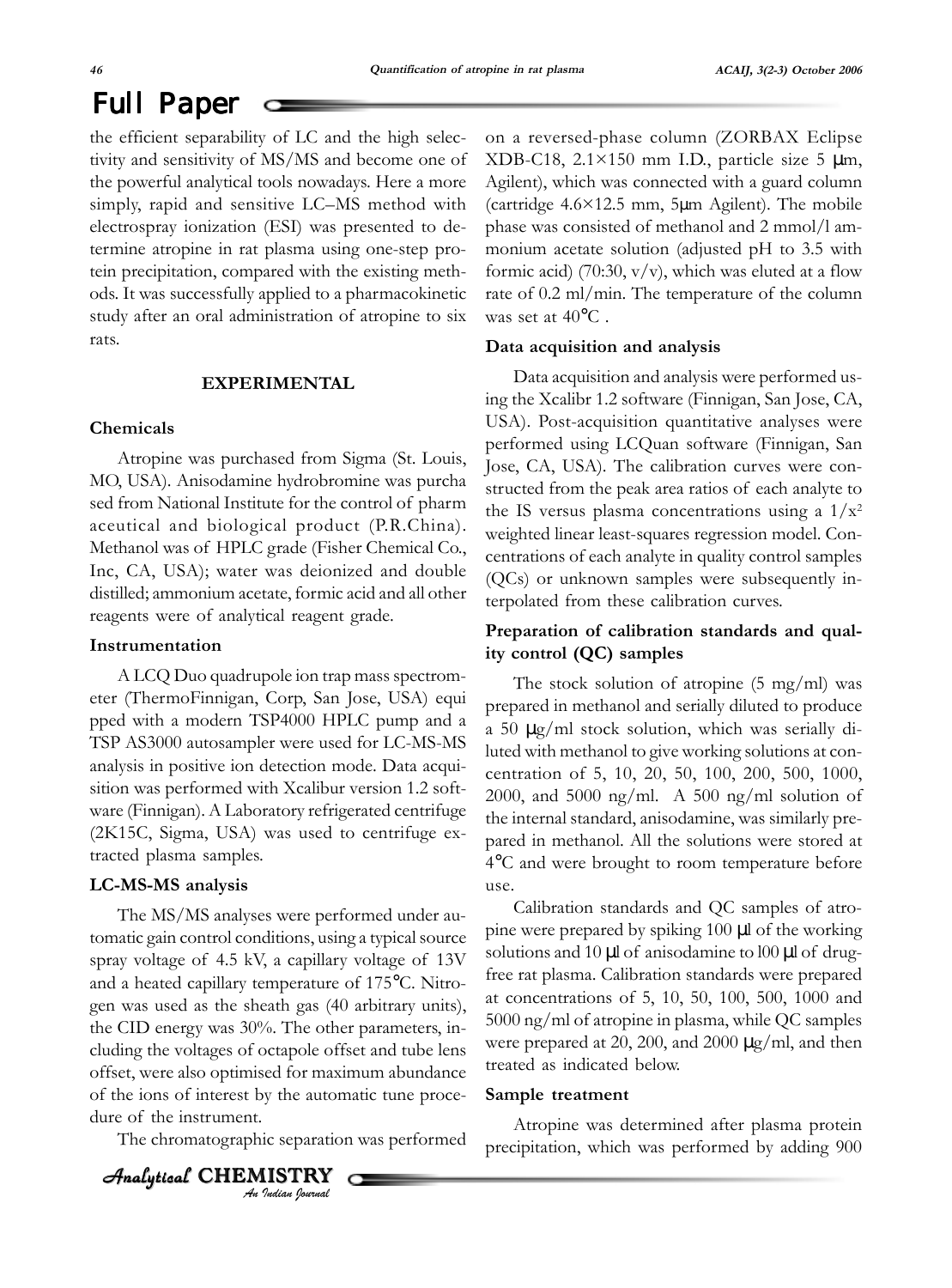#### Full Paper D

µl of methanol to 100 µl of plasma following the addition of 10 µl of anisodamine (IS). Subsequently, the mixture was vortex-mixed for 30 s, followed by centrifugation for 10 min at 4000  $\times$  g, and 20 µl of clear supernatant was directly injected onto the LC-MS/MS system.

#### **Method validation**

Plasma samples were quantified using the ratio of the peak area of atropine to that of IS as the assay parameter. Peak area ratios were plotted against concentrations and atropine concentrations were calculated using a weighted  $(1/x^2)$  least squares linear regression. During prestudy validation, plasma standard curves were prepared and assayed in triplicate on three separate days.

The linearity of the standard curves was evaluated through least-squares linear regression analysis of peak area ratios of atropine/IS versus atropine concentrations in spiked plasma samples. Accuracy and precision were also assessed by determining QC samples at three concentration levels (see TABLE 1, six samples each) on three different validation days. The accuracy was expressed by (mean observed concentration—spiked concentration)/(spiked concentration)  $\times$  100% and the precision by relative standard deviation (R.S.D.). During routine analysis, each analytical run included a set of calibration samples, a set of QC samples in duplicate and unknowns. Absolute recoveries of atropine at three QC levels and IS were determined by assaying the samples as described above and comparing the peak areas of both atropine and IS with those obtained from direct injection of the compounds dissolved in the supernatant of the processed blank plasma. The stability of atropine in the reconstituted solution obtained by protein precipitation procedure was assessed by placing QC samples at three concentrations under ambient conditions for 24 h.

#### **Application of the method**

Adult wistar rats (200 ± 20g, Hubei Experimental Animal Research Center, China) were fasted for 24 h and administered atropine (dissolved in water) by a single oral gavage dose of 50 mg/kg to six rats, respectively. Blood samples (0.3 ml) were collected into heparinized tubes from each rat by the puncture

of the retro-orbital sinus. This was performed at 0.083, 0.25, 0.5, 0.75, 1.0, 1.5, 2.0, 3.0, 6.0, 9.0 and 12h after administration. Blood was shaked 1 min and processed for plasma by centrifugation at 3000  $\times$  g for 10 min. Plasma samples were frozen and maintained at -70°C refrigerator until analysis.

#### **RESULTS**

#### **Mass spectrometry**

The typical mass spectra of atropine and anisodamine are showed in figure 1. Each MS spectrum revealed a base peak at  $m/z$  290 and 306, respectively, corresponding to the molecular ion  $[M+H]^+$ . The MS/MS spectra were operated by choosing the two molecular ions as the parent ions. Some characteristic m/z peaks and those possiable fragmentation pathway were showed in figure 1II. The main daughter ions are  $m/z$  124 for atropine (Figure 1IIA) and m/z 140 for anisodamine (Figure 1IIB). The quantitation of atropine was based on selected reaction monitoring (SRM). The fragment transitions for the SRM were m/z 290 $\rightarrow$ 124 for atropine, and  $m/z$  306 $\rightarrow$ 140 for anisodamine.

#### **Chromatography**

To achieve maximum peak response and symmetric chromatographic peaks, the mobile phase containing varying percentages of organic phase, pH modifiers and column temperature was tested. As a result, methanol and 2 mmol/l ammonium acetate solution (aqueous, 70:30,  $v/v$ , adjusted pH to 3.5 with formic acid) was applied through a RP-C18 column (ZORBAX Eclipse XDB-C18, 2.1×150 mm I.D., particle size 5 µm Agilent). The presence of a low amount of ammonia acetate and formic acid in the mobile phase can improve the mass response of anisodamine and anisodamine in positive ion mode, and the shape of chromatograms. The elution rate was 0.2 ml/min. The temperature of the column was set at 40°C. figure 2 shows plasma blank and spiked blank as well as a real plasma sample. Typical retention times for atropine and the internal standard were 2.01 and 1.99 min, respectively.

#### **Assay specificity**

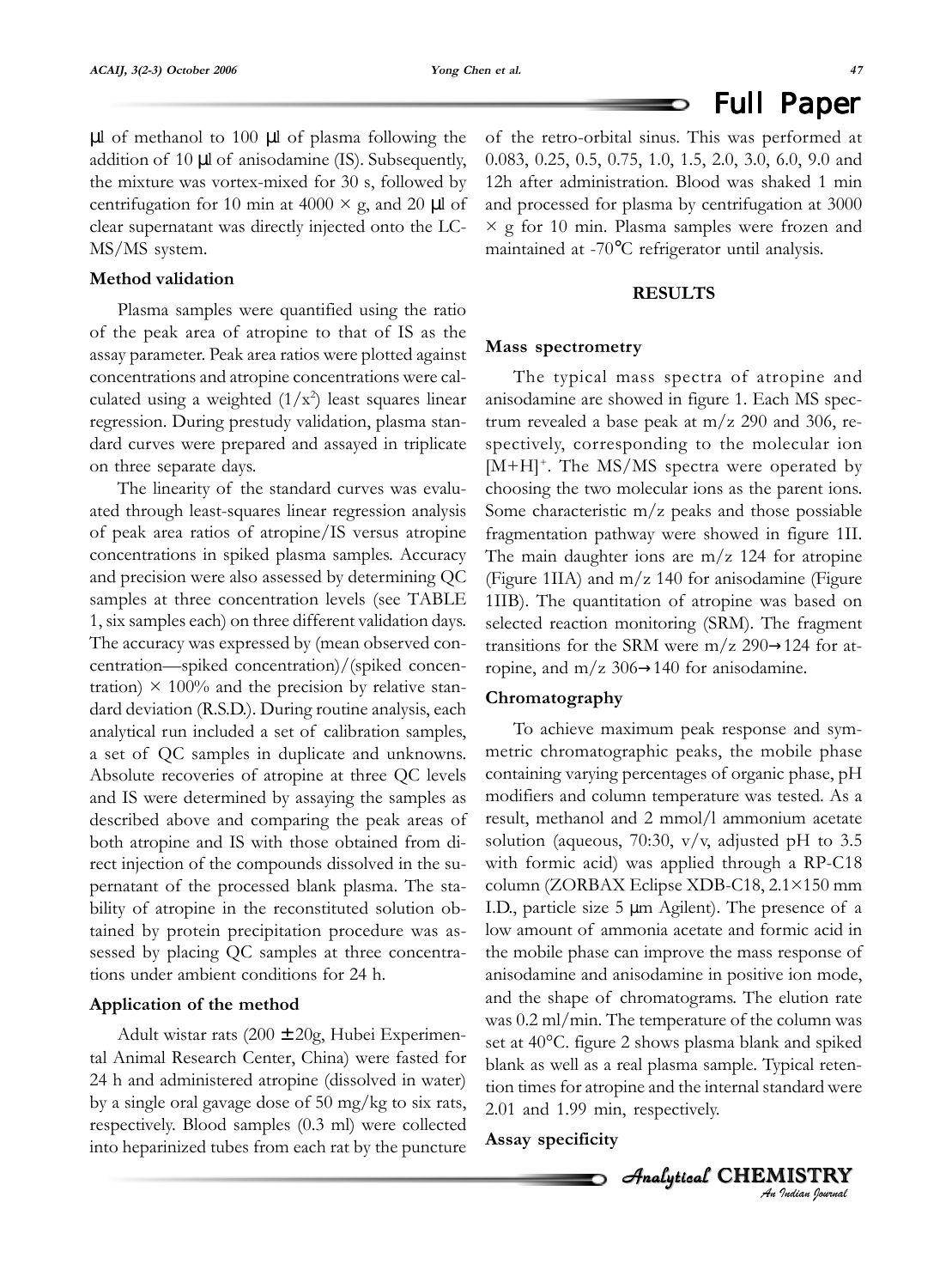

**Figure 1: Full scan mass spectra of atropine (IA) and atropine (IB) in positive mode; Full scan product ion mass spectra of the molecular ions of atropine (IIA) and atropine (IIB)**



**Figure 2: SRM chromatograms (A: m/z 290**→**124; B: m/z 320**→**140) for (I) drug-free plasma, (II) plasma spiked with 5 ng/mL of atropine and 5**µ**g/mL anisodamine and (III) a plasma sample (14.8ng/mL) 9 h after the oral gavage administration to a rat with 50 mg/kg of atropine**

Analytical CHEMISTRY<br>An Indian Journal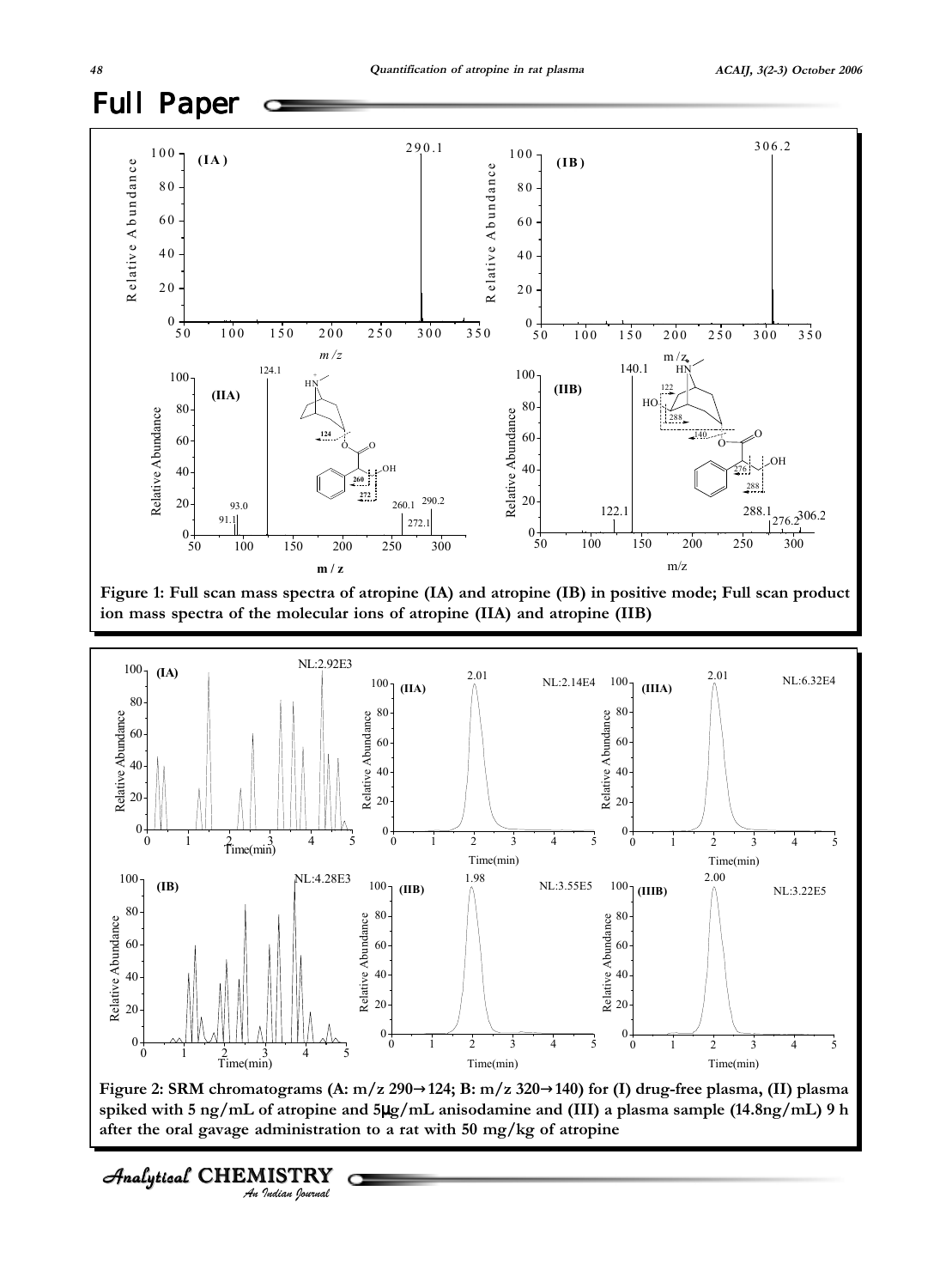# Full Paper

The LC–MS/MS method has high specificity because only ions derived from the analytes of interest are monitored. SRM chromatograms of atropine and anisodamine for a drug-free plasma sample, a plasma sample spiked with 5 ng/ml of atropine (the LLQ) and 500 ng/ml of anisodamine and a plasma sample (14.8 ng/ml) 9 h after oral gavage administration of 50 mg/kg of atropine spiked with 500 ng/ml of anisodamine are shown in figure 2. No significant peaks interfering with atropine or the internal standard were observed in the drug-free rat plasma.

#### **Validation**

The calibration graph for atropine was obtained by SRM of increasing amounts of atropine spiked in blank serum samples with a constant level of atropine as IS. A linear calibration graph was constructed using least-squares regression of quantities versus peak area ratio. A good linear response over the range of 5 ng/ml to 5000 ng/ml was demonstrated in rat plasma. Typical stanard curve was y=0.0265207+ 0.0090222x, R=0.9997 W:1/ $x^2$ , where y is the ratio of the peak area of atropine to IS', x is the analyte concentration.

The extraction recoveries of atropine at three QC levels mentioned above, calculated by (mean response of each concentration extracted from rat plasma/corresponding mean response of each concentration in mobile phase without extracted), were 72.6%, 70.8% and 70.8%, respectively (n=6). The extraction recovery of IS was 75.3% (R.S.D=1.7%).

The assay performance for the determination of atropine is shown in TABLE 1. Accuracy and precision of the method were assessed by determining QC samples at three concentration levels of 20, 200 and 2000 ng/ml using six separate rat plasma samples, respectively. The relative standard deviation (R.S.D)

**TABLE 1: Precision and accuracy for atropane in rat plasma (n=6)**

| Nominal<br>plasma<br>concentration<br>$(\mu g/ml)$ | Mean<br>measured<br>concentration<br>$(\mu g/ml)$ | Accuracy<br>$($ %) | Intra-<br>run<br>R.S.D<br>$\binom{0}{0}$ | Inter-<br>run<br>R.S.D<br>$(\%)$ |
|----------------------------------------------------|---------------------------------------------------|--------------------|------------------------------------------|----------------------------------|
| 20                                                 | 20.575                                            | 2.88               | 2.14                                     | 1.28                             |
| 200                                                | 197.304                                           | $-1.35$            | 3.78                                     | 2.77                             |
| 2000                                               | 2022.135                                          | 1.11               | 3.54                                     | 0.73                             |

| TABLE 2 : Stability data for atropine       |                                     |                 |               |  |  |  |
|---------------------------------------------|-------------------------------------|-----------------|---------------|--|--|--|
| <b>Stability test</b>                       | Initial<br>concentration<br>(ng/ml) | Recovery<br>(%) | R.S.D.<br>(%) |  |  |  |
|                                             | 20.575                              | 99.0            | 1.7           |  |  |  |
| Stability after three<br>freeze-thaw cycles | 197.304                             | 102.7           | 3.2           |  |  |  |
|                                             | 2022.135                            | 100.2           | 5.3           |  |  |  |
| Stability in rat plasma                     | 20.575                              | 101.5           | 2.3           |  |  |  |
| at ambient                                  | 197.304                             | 98.0            | 3.5           |  |  |  |
| temperature for 24 h                        | 2022.135                            | 99.3            | 4.2           |  |  |  |
| Stability after protein                     | 20.575                              | 98.4            | 3.8           |  |  |  |
| precipitation at<br>ambient temperature     | 197.304                             | 100.5           | 4.0           |  |  |  |
| for 8 h                                     | 2022.135                            | 99.1            | 5.8           |  |  |  |

was used to report the precision (See TABLE 1).The accuracies for all tested concentrations were within 5% of nominal and both the within-and betweenrun precisions were acceptable.

A number of stability experiments were performed and the results are summarized in TABLE 2. No signifcant changes in the atropine concentrations were measured after three freeze–thaw cycles and storage for 24 h at ambient temperature. The analyte was stable in the supernatant after protein precipitation in the autosampler at ambient temperature for at least 8 h.

#### **Application of the method**

The presented method was successfully applied to quantify atropine in the plasma of six rats for 12 h following a single 50 mg/kg oral gavage dose. The





*An Indian Journal*

Analytical CHEMISTRY